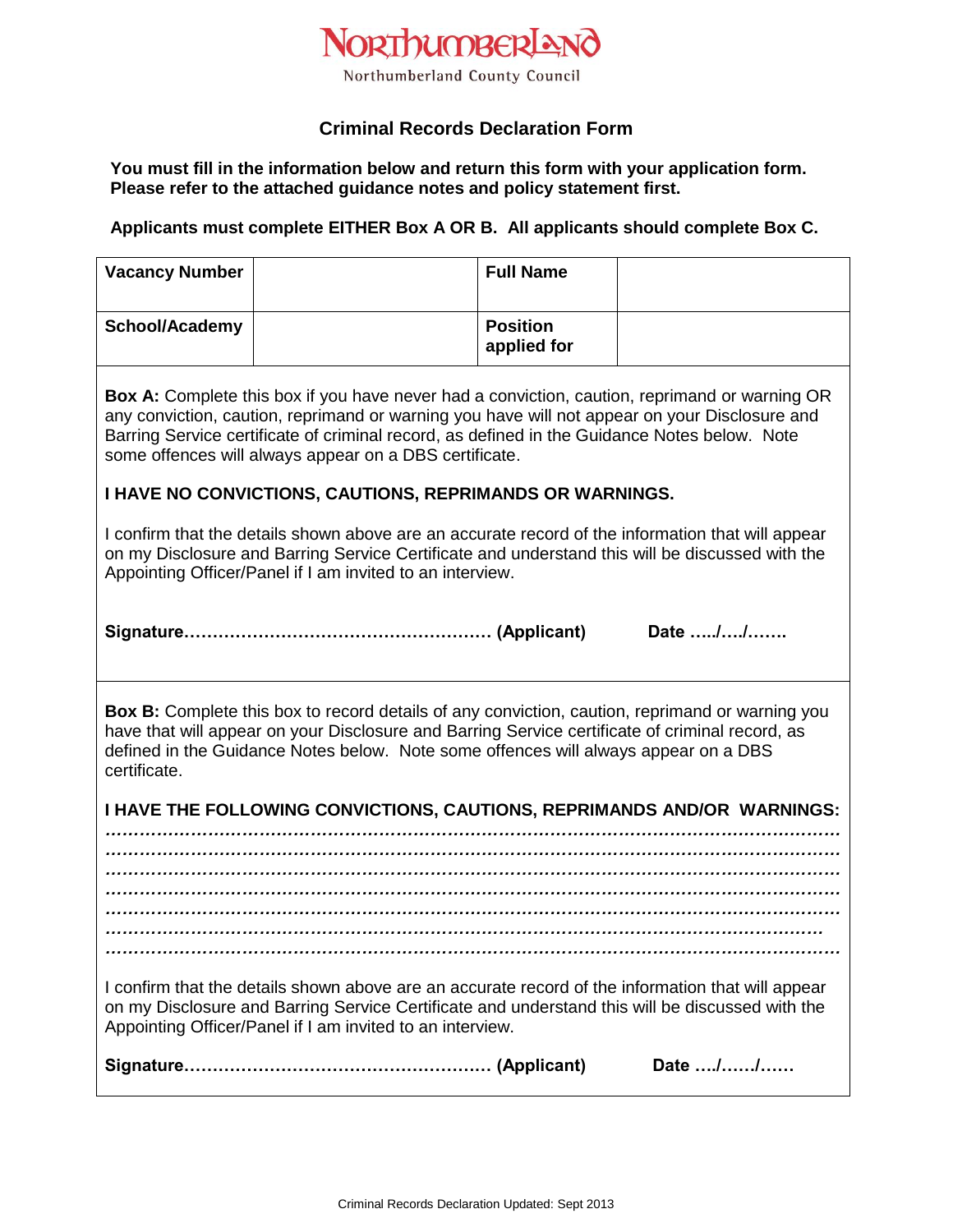|                                                                                                                                                                                                                                                         | <b>Box C:</b> All applicants should complete this box.                                                                                    |  |  |
|---------------------------------------------------------------------------------------------------------------------------------------------------------------------------------------------------------------------------------------------------------|-------------------------------------------------------------------------------------------------------------------------------------------|--|--|
| 1.                                                                                                                                                                                                                                                      | Do you already have an Enhanced Disclosure and Barring Service Certificate for working<br>with children or children and adults?<br>YES/NO |  |  |
| 2.                                                                                                                                                                                                                                                      | Was this certificate issued to you on or after 17 June 2013?<br>YES/NO                                                                    |  |  |
| 3.                                                                                                                                                                                                                                                      | Are you currently registered with the DBS Update Service?<br>YES/NO                                                                       |  |  |
| Answer this question only if the answer to ALL THREE questions above is YES: Do you give<br>your permission for the Appointing Officer to carry out a status check with the DBS to confirm<br>that your DBS certificate is up-to-date?<br><b>YES/NO</b> |                                                                                                                                           |  |  |
|                                                                                                                                                                                                                                                         | Date //                                                                                                                                   |  |  |

# **For completion by the Appointing Officer:**

| <b>APPLICANT NOTIFIED AND OBTAINING RELEVANT CHECK - YES / NO</b><br><b>COUNTRY / COUNTRIES RELEVANT CHECK REQUIRED FROM:</b>                                                                      |  |  |  |
|----------------------------------------------------------------------------------------------------------------------------------------------------------------------------------------------------|--|--|--|
|                                                                                                                                                                                                    |  |  |  |
|                                                                                                                                                                                                    |  |  |  |
|                                                                                                                                                                                                    |  |  |  |
|                                                                                                                                                                                                    |  |  |  |
|                                                                                                                                                                                                    |  |  |  |
|                                                                                                                                                                                                    |  |  |  |
| As Appointing Officer I have discussed with the applicant any details, as recorded above, that<br>might appear on their DBS Certificate, in accordance with the Criminal Records Code of Practice. |  |  |  |
| <b>Position</b><br><b>Printed Name of Appointing Officer</b>                                                                                                                                       |  |  |  |
|                                                                                                                                                                                                    |  |  |  |
|                                                                                                                                                                                                    |  |  |  |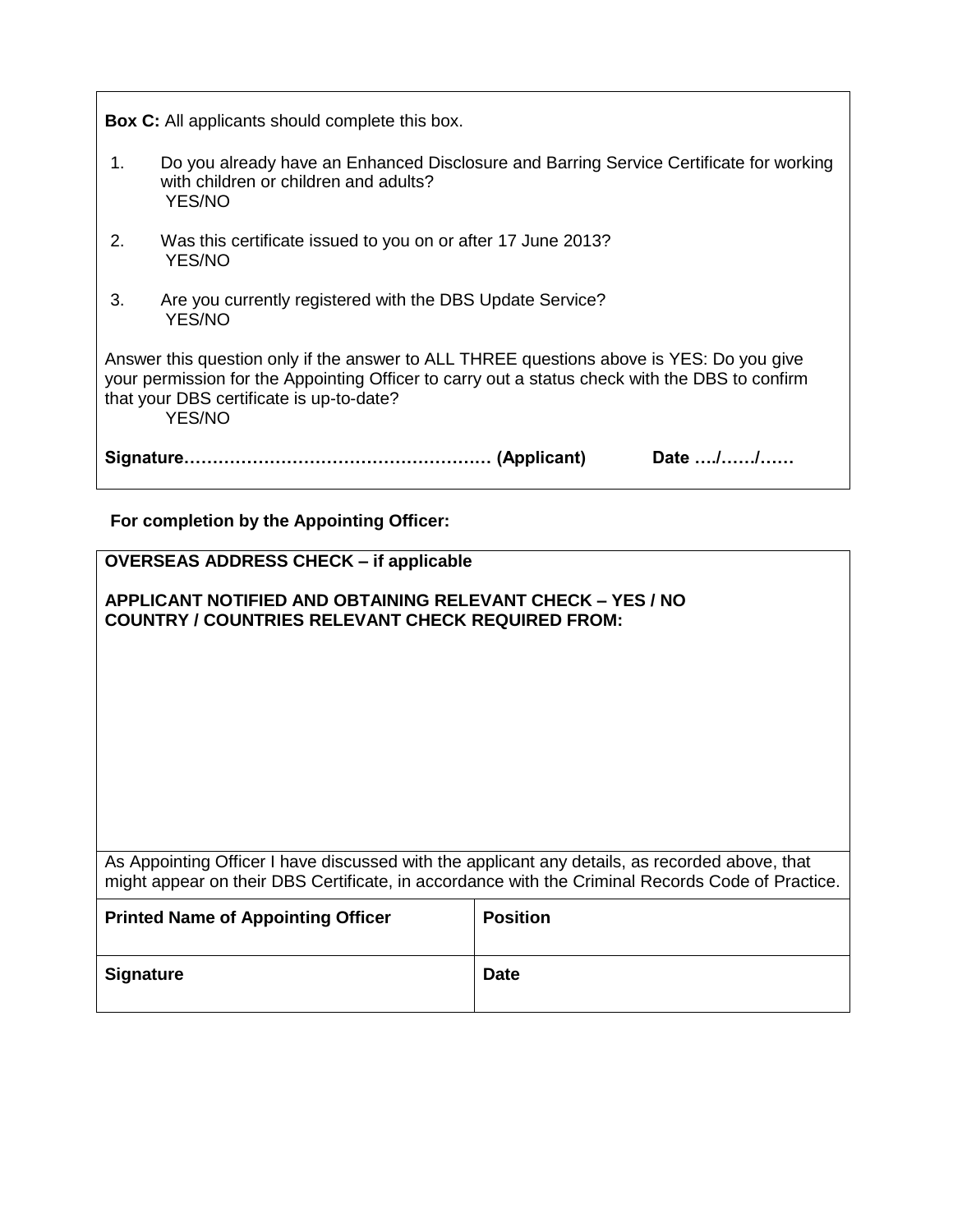# **How do I know whether any conviction, caution, reprimand or warning I have received must be declared in Box B?**

As part of the safer recruitment process applicants are required to disclose relevant criminal offences prior to interview. The law no longer requires all convictions and cautions to be disclosed as some old and minor convictions are filtered out and no longer appear on an applicant's DBS certificate of criminal record. If the conviction or caution will no longer appear on the DBS certificate then you are not required to disclose it in Box B above and we are not entitled to ask you about it.

# **The following will no longer appear on a DBS certificate:**

# **For those 18 or over at the time of the offence:**

An adult conviction will be removed from a DBS criminal record certificate if:

- 11 years have elapsed since the date of conviction; and
- it is the person's only offence, and
- it did not result in a custodial sentence.

Even then, it will only be removed if it does not appear on the list of offences relevant to safeguarding. If a person has more than one offence, then details of all their convictions will always be included.

An adult caution will be removed after 6 years have elapsed since the date of the caution – and if it does not appear on the list of offences relevant to safeguarding.

# **For those under 18 at the time of the offence:**

The same rules apply as for adult convictions, except that the elapsed time period is 5.5 years.

The same rules apply as for adult cautions, except that the elapsed time period is 2 years.

# **The following will always appear on a DBS certificate:**

Any convictions, cautions, reprimands or warnings in relation to serious offences including sexual offending, violent offending and/or safeguarding must be disclosed in Box B. An indicative list of those offences is available from:

[https://www.gov.uk/government/publications/dbs-list-of-offences-that-will-never-be-filtered-from](https://www.gov.uk/government/publications/dbs-list-of-offences-that-will-never-be-filtered-from-a-criminal-record-check)[a-criminal-record-check.](https://www.gov.uk/government/publications/dbs-list-of-offences-that-will-never-be-filtered-from-a-criminal-record-check) This is not the complete list as the legislation also extends to cover similar offences committed under the law of Scotland and Northern Ireland or under laws relevant to the armed services.

# **OVERSEAS CHECKS**

If you receive a DBS disclosure from an applicant who has lived abroad within their 5 year address history, the applicant must be able to produce a criminal background check for the period concerned. Addresses for Foreign Embassies within the UK can be found by using the link below:

<https://www.gov.uk/government/publications/foreign-embassies-in-the-uk>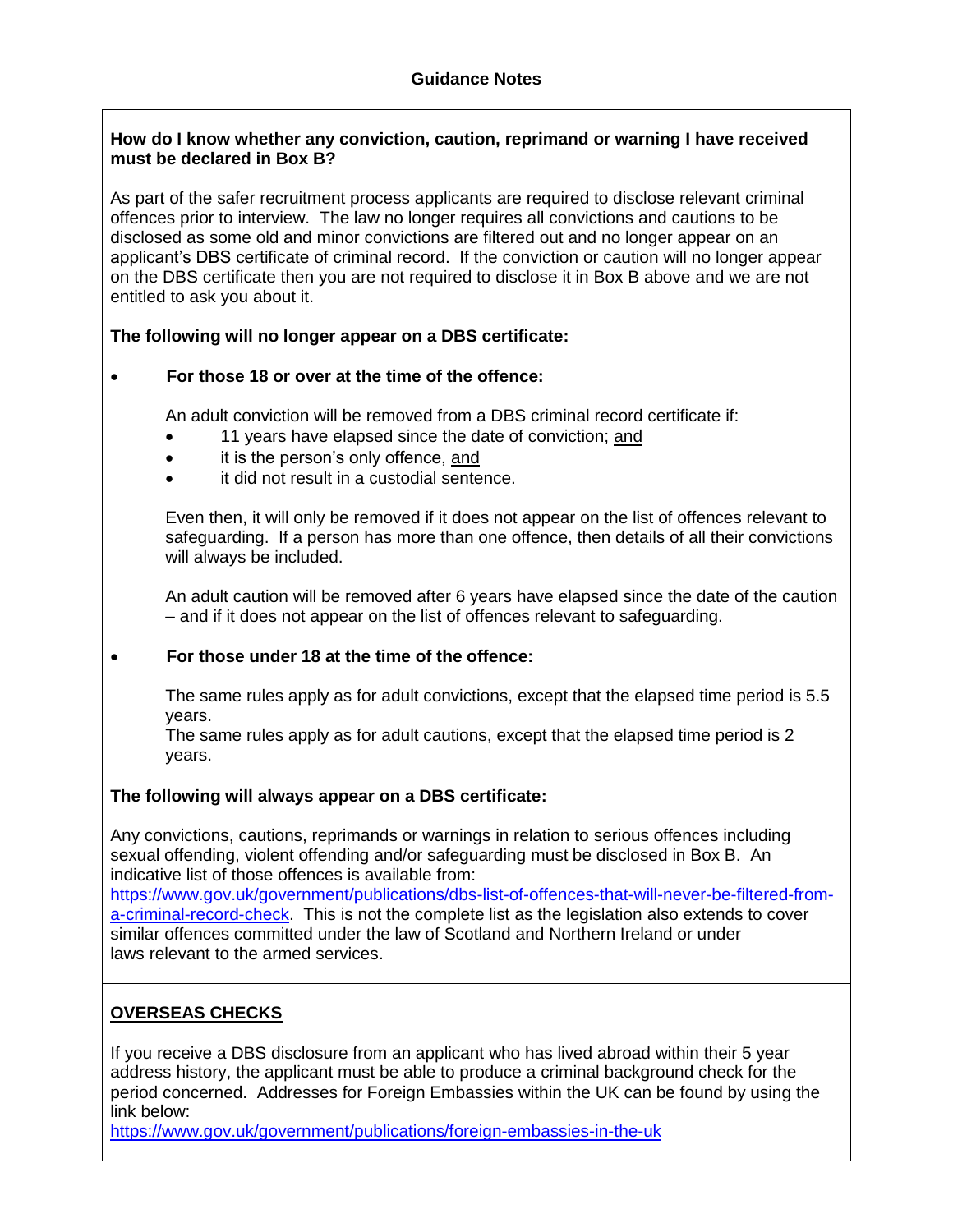# **Policy Statement - Criminal Records Declaration Form**

# **Statement of commitment to safeguarding children and young people**

We are committed to safeguarding and promoting the welfare of children and young people, and expect all staff and volunteers to share this commitment.

#### **Why we need you to declare your criminal convictions and other related information**

The post you are applying for is exempt from the Rehabilitation of Offenders Act 1974 and therefore all convictions, cautions, warnings and bind-overs, unless they are regarded as 'spent', as described in the Guidance Notes above, must be declared. Some offences are regarded as never being spent for jobs working with children.

We therefore ask you to complete the Criminal Records Declaration Form as fully as possible and return it with your application form. The only people who will see the information will be those directly involved in the recruitment process. All information will be handled in accordance with our Criminal Records Code of Practice. At interview, or in a separate discussion, we will ensure that an open and measured discussion takes place about any offences or other matter that might be relevant to the position.

If you are successful at interview, we will require you to obtain an Enhanced Certificate of Disclosure from the Disclosure and Barring Service (DBS), unless you have an existing certificate on the right level and type for the post you have applied for and are registered with the DBS Update Service.

Having a criminal record will not necessarily bar you from working with us. This will depend on the nature of the post you have applied for and the relevance and circumstances of your offences, as set out in our Criminal Records Code of Practice. We also comply with the Disclosure and Barring Service's Code of Practice, which is available on their website at <https://www.gov.uk/government/publications/dbs-code-of-practice>

We ensure that anyone making appointment decisions has the necessary information and support to assess the relevance and circumstances of any offences.

# **What will happen before interview if you are short-listed**

Other than in exceptional circumstances, we will take up detailed references from your current and previous employers before you are invited for interview. If you have worked with children, on either a paid or voluntary basis, your current or previous employer will be asked about disciplinary offences relating to children. We will also ask if you have been the subject of any child protection allegations or concerns and if so, the outcome of any investigation and how the matter was resolved, however your employer should not disclose cases in which an allegation of abuse was proven to be false, unsubstantiated, unfounded or malicious.

#### **What will happen at the interview stage**

If you are invited for interview, we shall assess issues relating to safeguarding and promoting the welfare of children and young people including:

- your motivation to work with children and young people;
- your ability to form and maintain appropriate relationships and personal boundaries with children and young people;
- your emotional resilience in working with challenging behaviours; and
- your attitude to the use of authority and maintaining discipline.

We will also ask you to confirm that you have correctly completed the Criminal Records Declaration Form and discuss with you any information that you have declared.